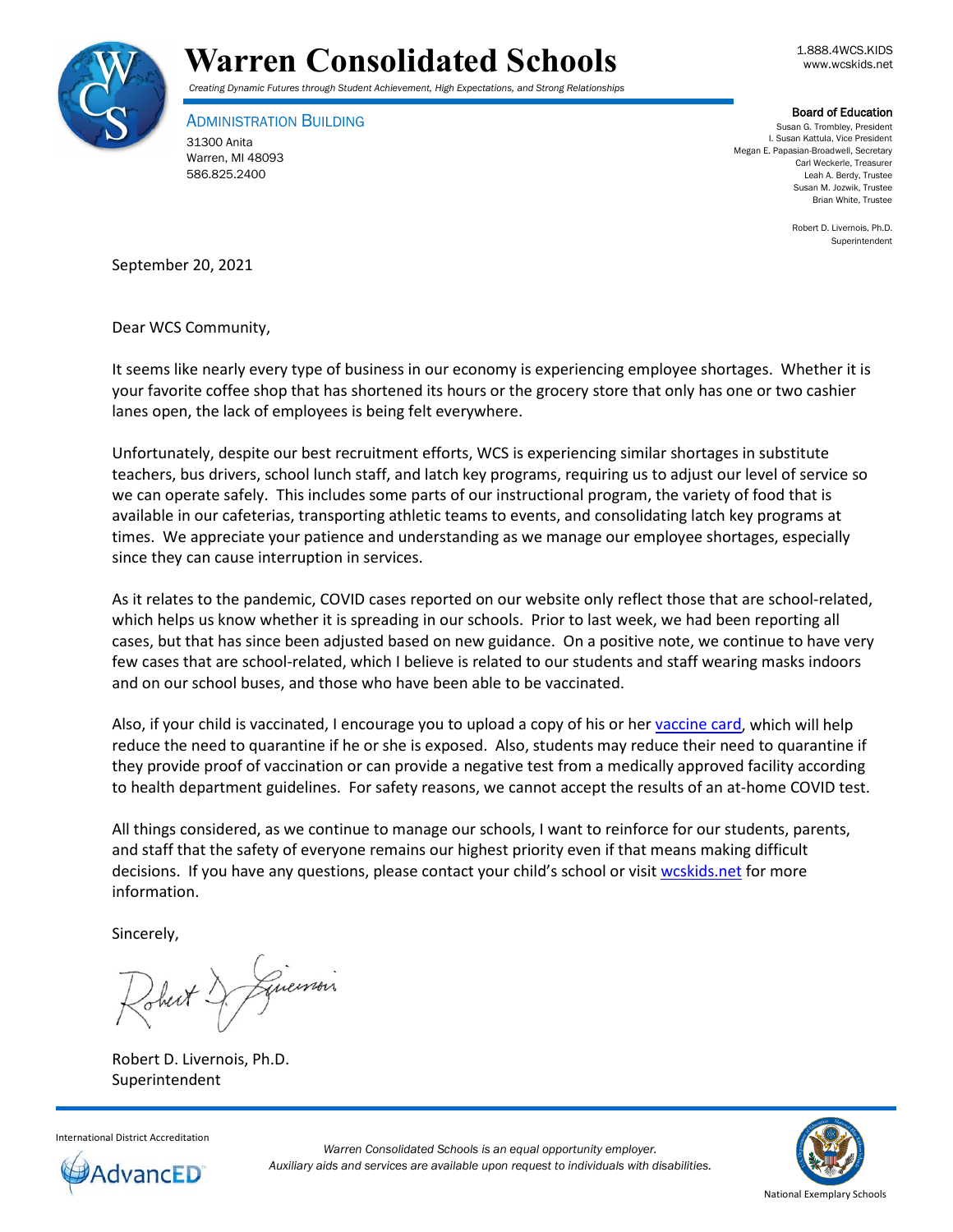20 سبتمرب/أيلول 2021

عزيزي WCS المجتمع ،

يبدو أن ما يقرب من كل نوع من الأعمال التجارية في اقتصادنا تعاني من نقصٍ في الموظفين. سواء كان المقهى المفضل لديك هو الذي قصر ساعات عمله أو متجر البقالة الذي يحتوي على ممر أو ممرين أمين الصندوق مفتوحين فقط ، فإن نقص الموظفين يشعر به في كل مكان.

لسوء الحظ ، على الرغم من جهود التوظيف قصارى جهدنا ، تعاني WCS من نقص مماثل في المعلمين البديلين وسائق<sub>،</sub> الحافلات وموظفي الغداء المدرسي والبرامج الرئيسية للقفل ، مما يتطلب منا تعديل مستوى خدمتنا حتى نتمكن من<br>الحافلات رت .<br>العمل بأمان. ويشمل ذلك بعض أجزاء برنامجنا التعليمي، ومجموعة متنوعة من المواد الغذائية المتاحة في الكافيتريات لدينا، ونقل الفرق الرياضية إلى الأحداث، وتوحيد البرامج الرئيسية للمزالج في بعض الأحيان. نحن نقدر صبركم وتفهمكم ونحن ندير النقص في موظفينا، خاصة وأنها يمكن أن تسبب انقطاع الخدمات.

وفيما يتعلق بالوباء، فإن حالات الإصابة بالداء الذي أبلغ عنه على موقعنا على شبكة الإنترنت لا تعكس إلا الحالات المتصلة بالمدرسة، مما يساعدنا على معرفة ما إذا كان ينتشر في مدارسنا. وقبل الأسبوع الماضي، كنا نبلغ عن جميع الحالات، ولكن ذلك عدل منذ ذلك الحين بناء على توجيهات جديدة. ومن ناحية إيجابية، لا يزال لدينا عدد قليل جدا من الحالات المتعلقة بالمدرسة، والتي أعتقد أنها تتعلق بطلابنا وموظفينا الذين يرتدون أقنعة في الداخل وعلى حافلات مدرستنا، وأولئك الذين تمكنوا من التطعيم.

أيضا، إذا تم تطعيم طفلك، وأنا أشجعكم على تحميل نسخة من بطاقة <u>لقاح</u>له أولها، والتي سوف تساعد على تقليل الحاجة إىل الحجر الصيح إذا كان هو أو يه يتعرض. كما يمكن للطالب تقليل حاجتهم إىل الحجر الصيح إذا كانوا يقدمون دليلا على التطعيم أو يمكنهم تقديم اختبار سلبي من منشأة معتمدة طبيا وفقا لإرشادات وزارة الصحة. لأسباب تتعلق بالسلامة، لا يمكننا قبول نتائج اختبار COVID في المنزل.

كل الأمور في الاعتبار، ونحن نواصل إدارة مدارسنا، أريد أن أؤكد لطلابنا وأولياء أمورنا وموظفينا أن سلامة الجميع لا تزال أولويتنا القصوى حتى لو كان ذلك يعني اتخاذ قرارات صعبة. إذا كان لديك أي أسئلة، يرجى الاتصال بمدرسة طفلك أو زيارة <u>wcskids.net </u>لمزيد من المعلومات.

اخالص